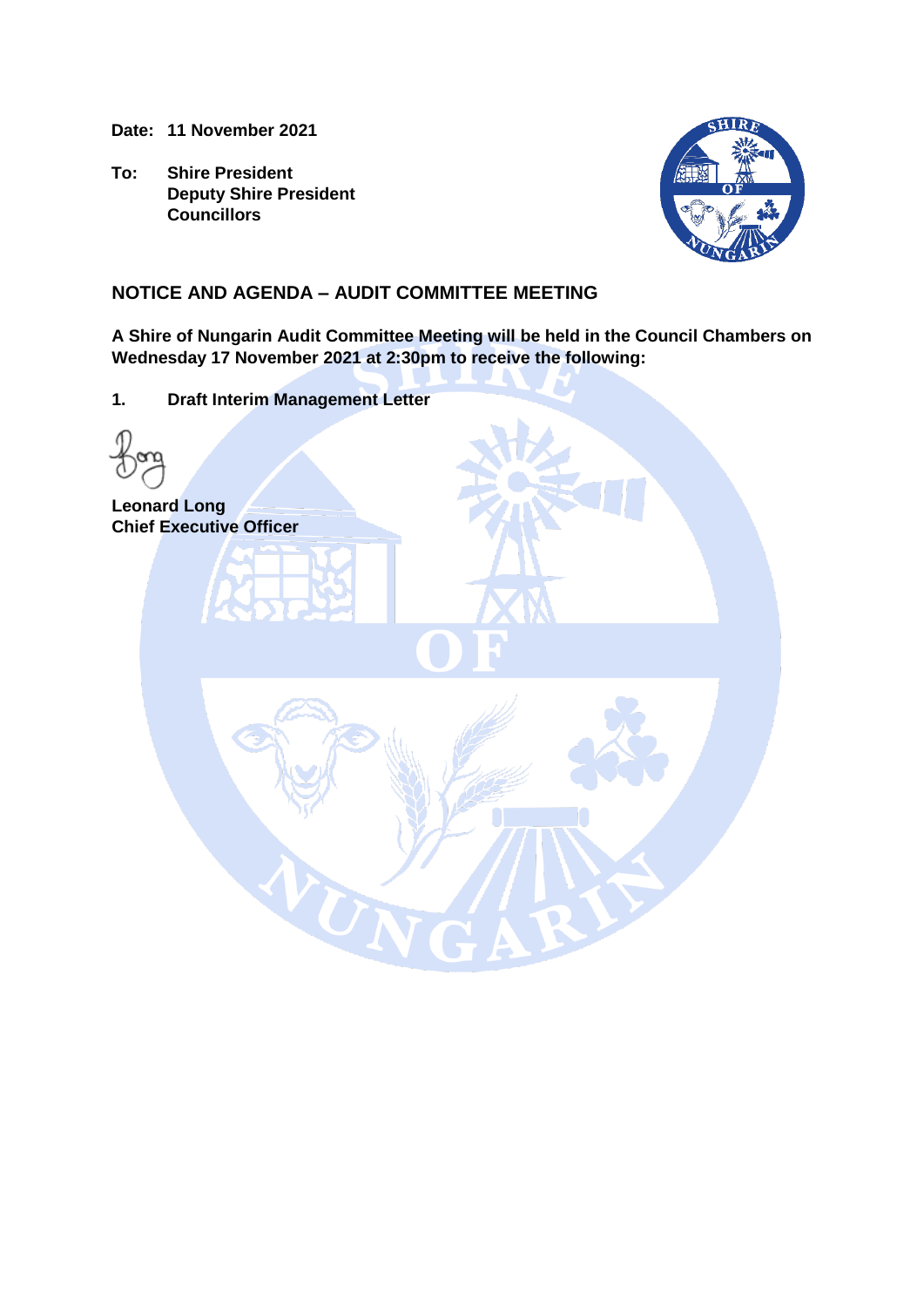# **TABLE OF CONTENTS**

|            | 4. REPORTS OF OFFICERS <b>AND RELEASE AND RELEASE OF A SECOND ACTION</b> |  |
|------------|--------------------------------------------------------------------------|--|
| <b>4.1</b> |                                                                          |  |
|            |                                                                          |  |

TN

R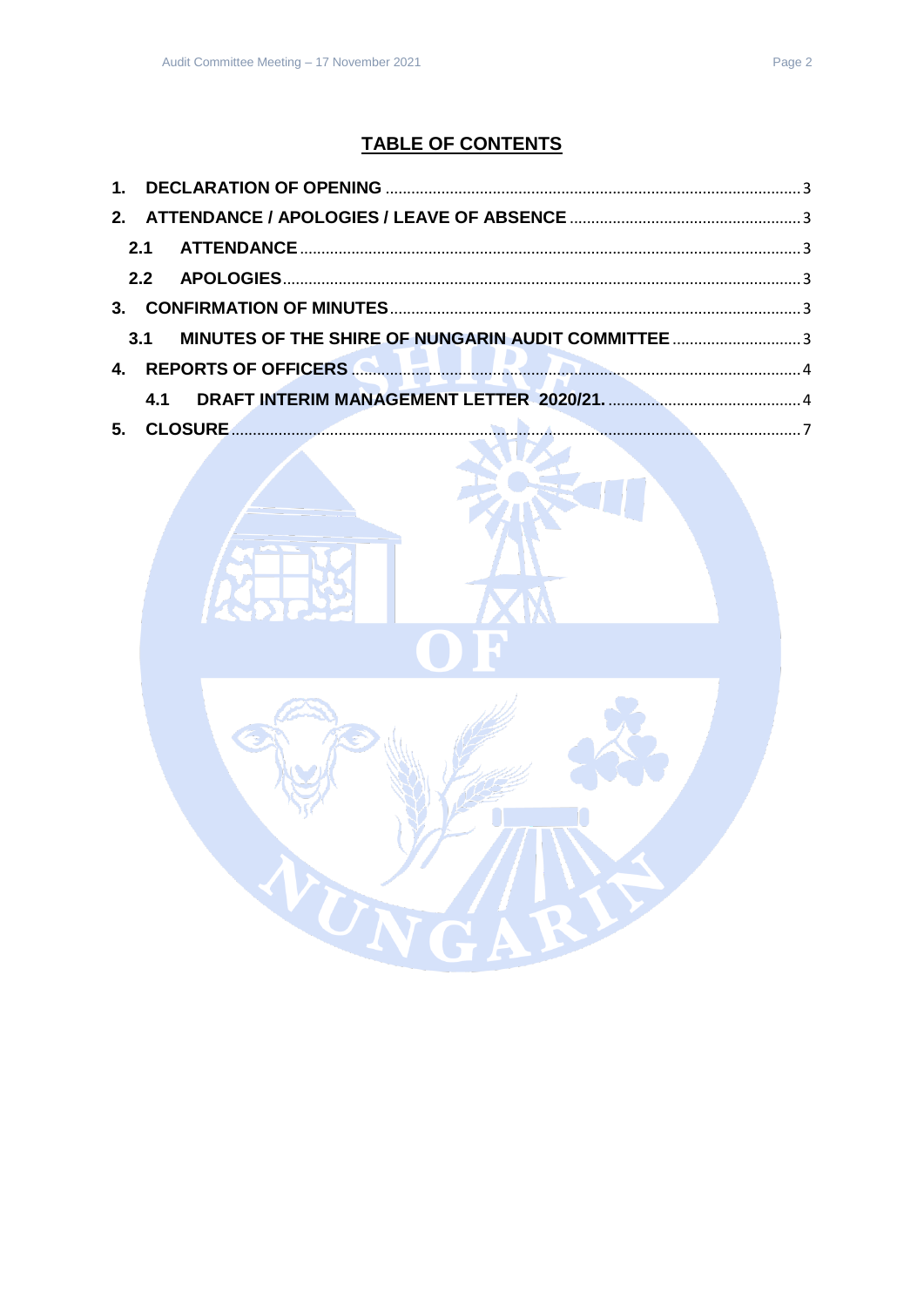# **AGENDA**

### <span id="page-2-0"></span>**1. DECLARATION OF OPENING**

The presiding member opened the meeting at …….. pm

### <span id="page-2-2"></span><span id="page-2-1"></span>**2. ATTENDANCE / APOLOGIES / LEAVE OF ABSENCE**

### **2.1 ATTENDANCE**

| Shire President (Chairperson) | Cr P de Lacy        |
|-------------------------------|---------------------|
| <b>Deputy Shire President</b> | Cr G Coumbe         |
| <b>Elected Member</b>         | Cr RE O'Connell     |
| <b>Elected Member</b>         | Cr K Dayman         |
| <b>Elected Member</b>         | Cr W Lee            |
| <b>Elected Member</b>         | <b>Cr M Caughey</b> |
| <b>Elected Member</b>         | <b>Cr J Davis</b>   |
|                               |                     |

Chief Executive Officer Mr L Long

**2.2 APOLOGIES**

### <span id="page-2-4"></span><span id="page-2-3"></span>**3. CONFIRMATION OF MINUTES**

### <span id="page-2-5"></span>**3.1 MINUTES OF THE SHIRE OF NUNGARIN AUDIT COMMITTEE**

### **RECOMMENDATION**

**That the Minutes of the Audit Committee held on 25 March 2021 (ATTACHMENT 3.1A, be confirmed as a true and correct record.**

**Moved: ......................... Seconded: .........................**

WUN

**..........................**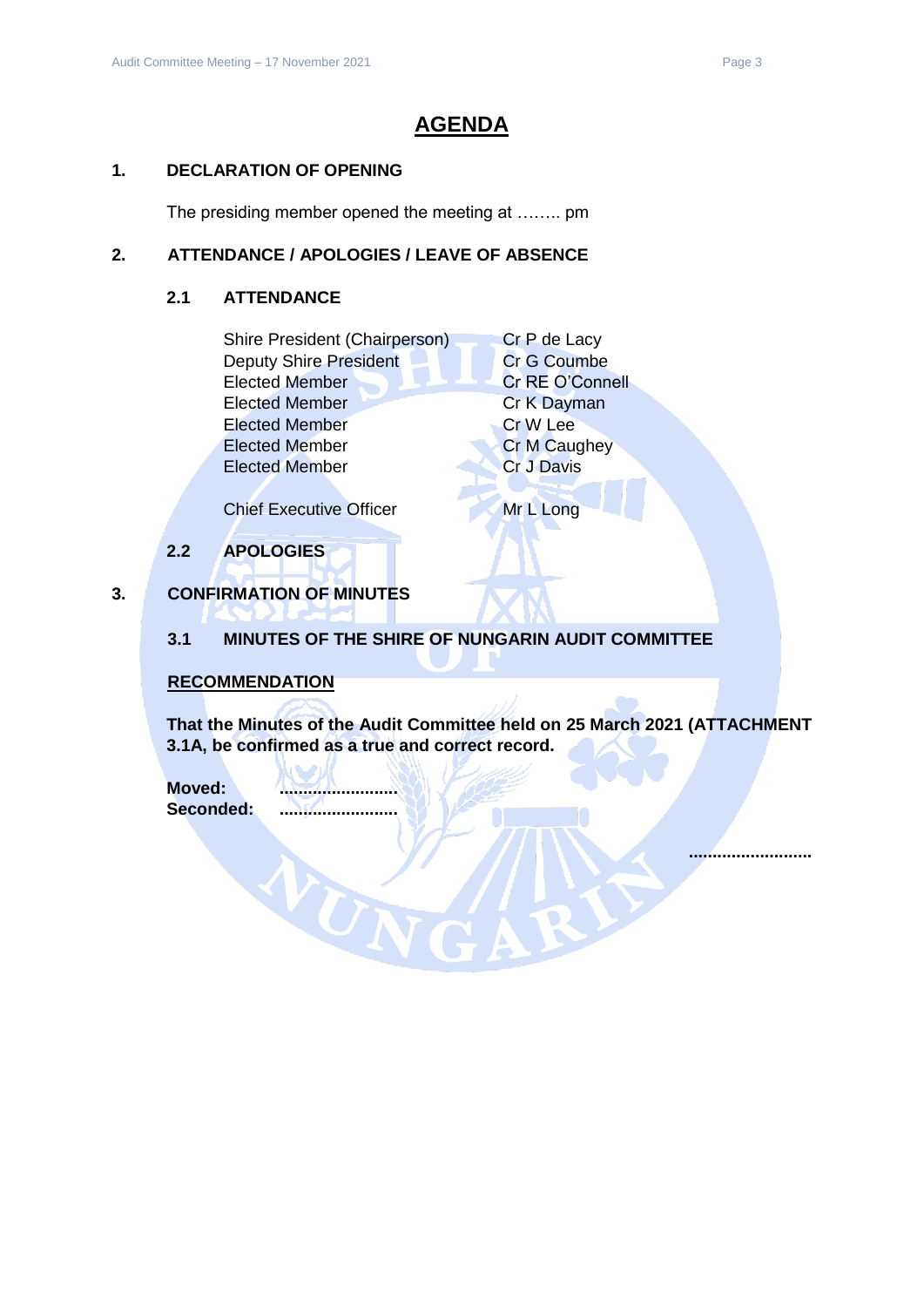### <span id="page-3-0"></span>**4. REPORTS OF OFFICERS**

<span id="page-3-1"></span>

| 4.1<br>DRAFT INTERIM MANAGEMENT LETTER 2020/21. |                                                |  |  |  |
|-------------------------------------------------|------------------------------------------------|--|--|--|
| File Ref:                                       |                                                |  |  |  |
| <b>Previous Item Ref:</b>                       | Nil                                            |  |  |  |
| <b>Applicant:</b>                               | Nil                                            |  |  |  |
| <b>Author and Title:</b>                        | Leonard Long, Chief Executive Officer          |  |  |  |
| <b>Declaration of Interest:</b>                 | Nil                                            |  |  |  |
| <b>Voting Requirements</b>                      | <b>Simple Majority</b>                         |  |  |  |
| <b>Attachment Number:</b>                       | 4.1A - Draft Interim Management Letter 2020/21 |  |  |  |

#### **OFFICER RECOMMENDATION**

#### **The Audit Committee:**

**1. Acknowledges the Draft Interim Management Letter 2020/21 attached as Attachment 4.1A.**

Moved: **Seconded: .........................**

### **IN BRIEF**

The Audit Committee is required to acknowledge the Draft Interim Management Letter (ATTACHMENT 4.1A) prepared by the auditors for submission to the Auditor General.

### **BACKGROUND**

The annual Council audits are done in two components, the interim audit in August / September and the main final audit in October / November each year.

### **REPORT DETAIL**

During the interim audit a number of issues which occurred prior to November 2020 were identified, these are listed and categorised as follows:

Minor

Those findings that are not of primary concern but still warrant action being taken.

1. *Employment Contract - employment contract for a recently departed staff member could not be located*.

#### Resolution:

The personal file missing is that of the previous CEO, staff have searched for the file but could not be located. To prevent this from happening again all personal files are now locked away with only the Snr Finance Officer and CEO having access. In addition, with the introduction of an electronic records keeping system all documents including contracts will be saved both electronically and in hard copy.

**..........................**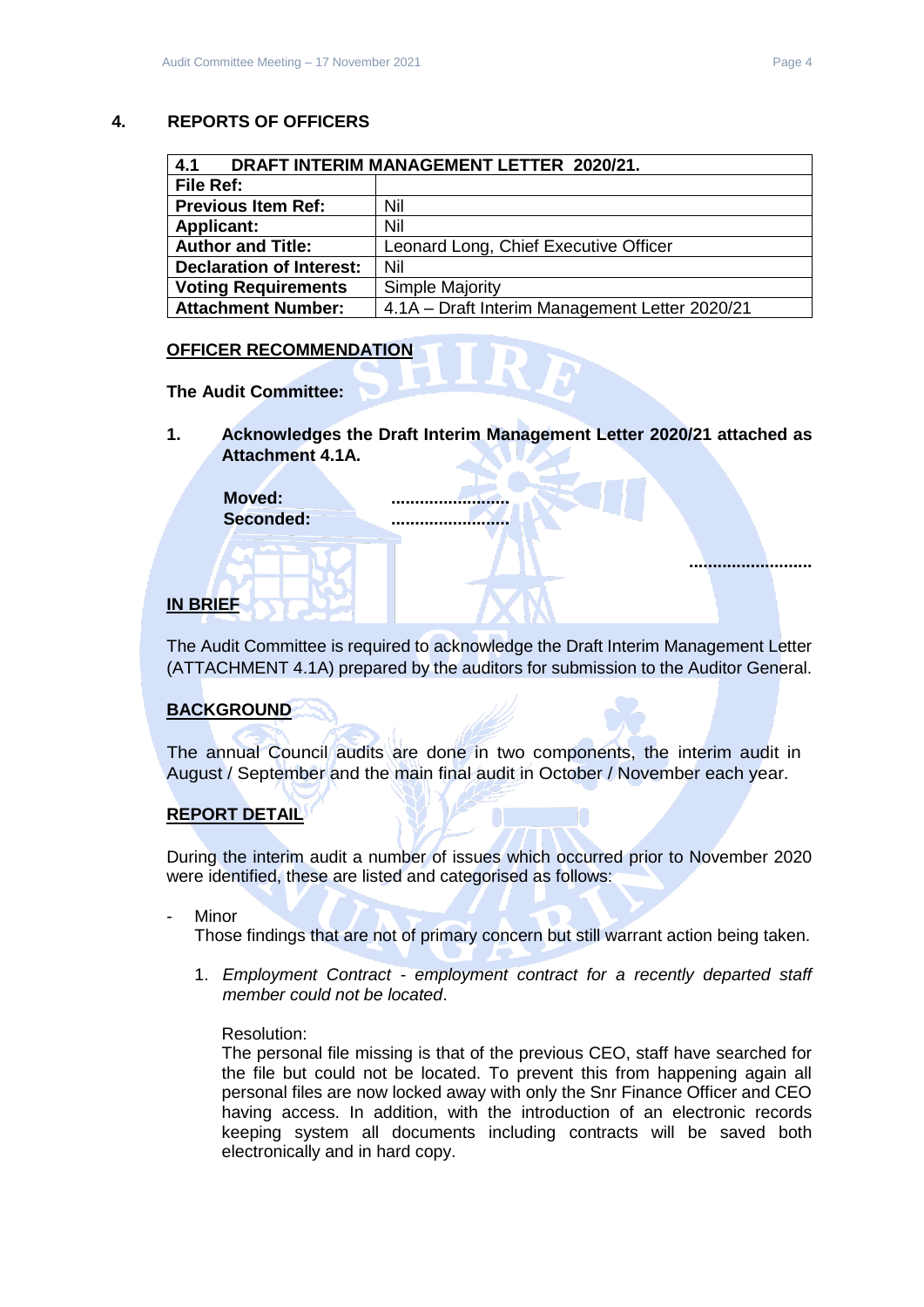The scanning of documents will be one of the duties for the new Part-Time Administration Officer.

- Moderate

Those findings which are of sufficient concern to warrant action being taken by the entity as soon as practicable.

- *1. Purchase Orders - During sample testing of payments made during the year, the following was identified:* 
	- *2 supplier invoices where we could not obtain evidence of a purchase order being raised*
	- *1 invoice where the Purchase Order raised did not include an amount and*
	- *1 purchase where the purchase order was raised after the invoice was received.*

#### Resolution:

A procedure has been implemented and all staff with authority to sign purchase orders made aware that purchase orders are required to be issued prior to invoices being received. Although allowances are made for purchase order values to be amended should the quoted amount be different to the purchase order. An example of this is where legal advice is requested a purchase order is created at the time of requesting the advice and would be amended to align with the invoice once received, as there is no way of knowing how long the advice would take to prepare and subsequently invoice amount.

2. Changes to Employee Masterfiles - During sample testing, it was noted the employee master file changes report was not generated for the pay period ending 19 August 2020 and no reports were generated for the period from 3 September 2020 until 11 November 2020.

#### Resolution:

The employee masterfiles for the above-mentioned period and prior to the above-mentioned date were not maintained. This has been rectified from 12 November 2020 and employee masterfiles have since been maintained each pay period**.**

#### Significant

Those findings where there is potentially a significant risk to the entity should the finding not be addressed by the entity promptly.

*1. Financial Management System (Synergy) - Based on our review of user access levels in the financial management system (Synergy), we noted all users have super user access.*

#### Resolution:

The list of staff on the synergy system include past staff, while they are still listed they have been made inactive. The Shire's IT consultant has advised the names cannot be deleted as that will result in files allocated to individuals no longer being accessible.

Currently the only active staff (x4) are super users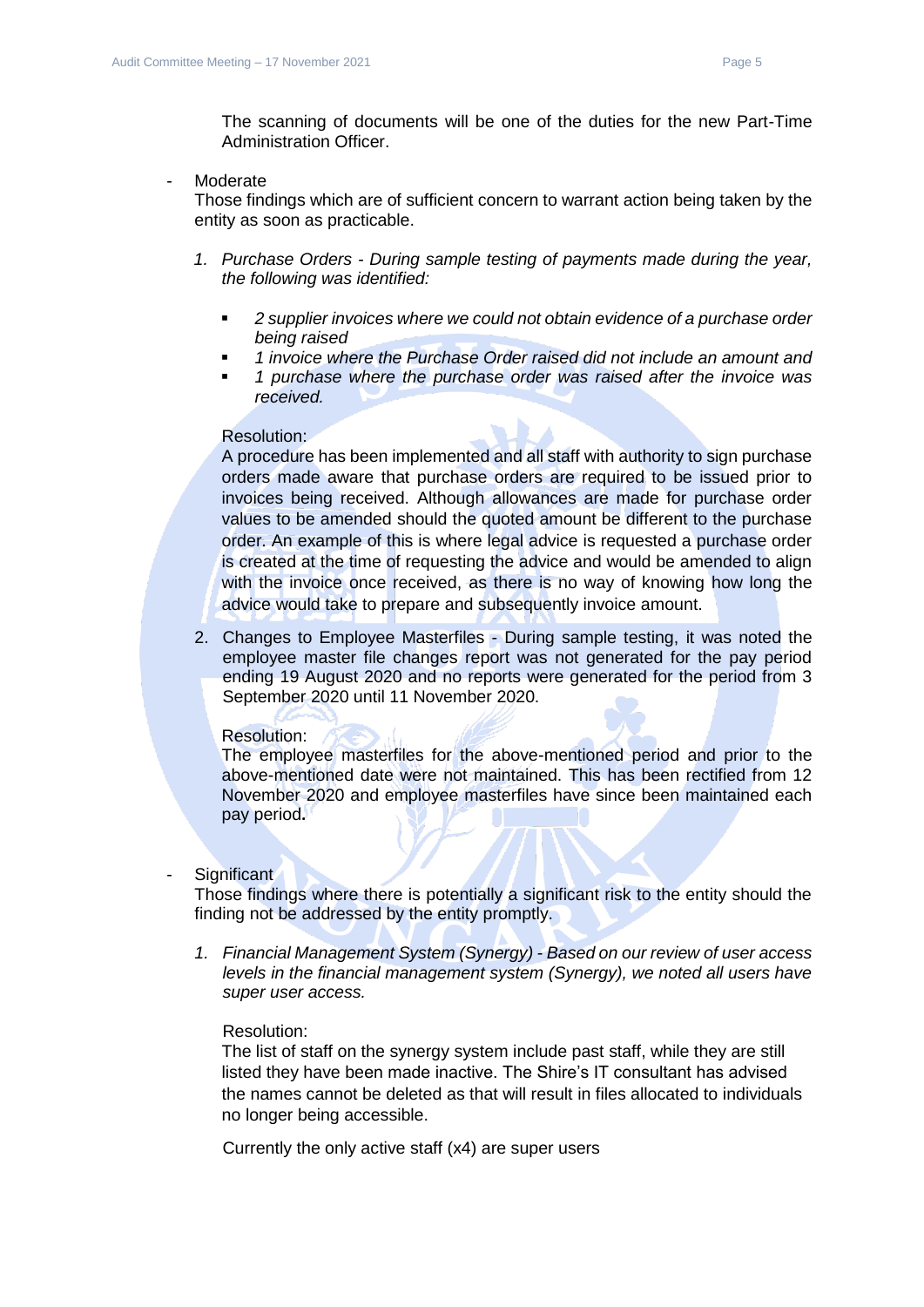*2. Quotations – Minimum Number not obtained - Based on purchase testing, it was noted approximately 11% of purchase transactions sampled did not have a sufficient numbers of supplier quotes as required under the Shire's purchasing policy. In addition. there was no documentation to explain why other quotes were not sought.* 

*These instances were for the period between July – November 2020. We note that a quote declaration form was implemented from December 2020 onwards.*

Resolution:

A process has now been implemented that requires quotes or proof of quotes requested or an explanation why quotes were not requested to be placed on the quotation register.

### **SHIRE OF NUNGARIN COMMUNITY STRATEGIC PLAN 2023**

| <b>Focus Area</b> | Civic Leadership                                                |
|-------------------|-----------------------------------------------------------------|
| <b>Aspiration</b> | A strong local democracy with an actively engaged community and |
|                   | effective partnership.                                          |
| <b>Objective</b>  | Annually review compliance methods.<br>16.7                     |

### **OTHER STRATEGIC LINKS**

Nil

### **STATUTORY ENVIRONMENT**

Local Government Act 1995, Section 7.9:

Requires the Auditor to examine the accounts and annual financial report by 31 December following the end of the financial year.

Local Government Act 1995, Section 7.12A:

Sets out the requirements for local governments in respect to audits. This includes the need to prepare a report to the Minister within 3 months of receiving the audit report if the auditor identifies any items it considers significant.

Local Government (Audit) Regulations 1996, section 10:

Requires the audit report to be forwarded to the Audit Committee within 30 days of completing the audit.

Local Government (Audit) Regulations 1996, section 16:

Describes the functions of the audit committee.

### **SUSTAINABILITY AND RISK CONSIDERATIONS**

**Economic – (Impact on the Economy of the Shire and Region)** Nil

**Social – (Quality of life to community and / or affected land owners)**